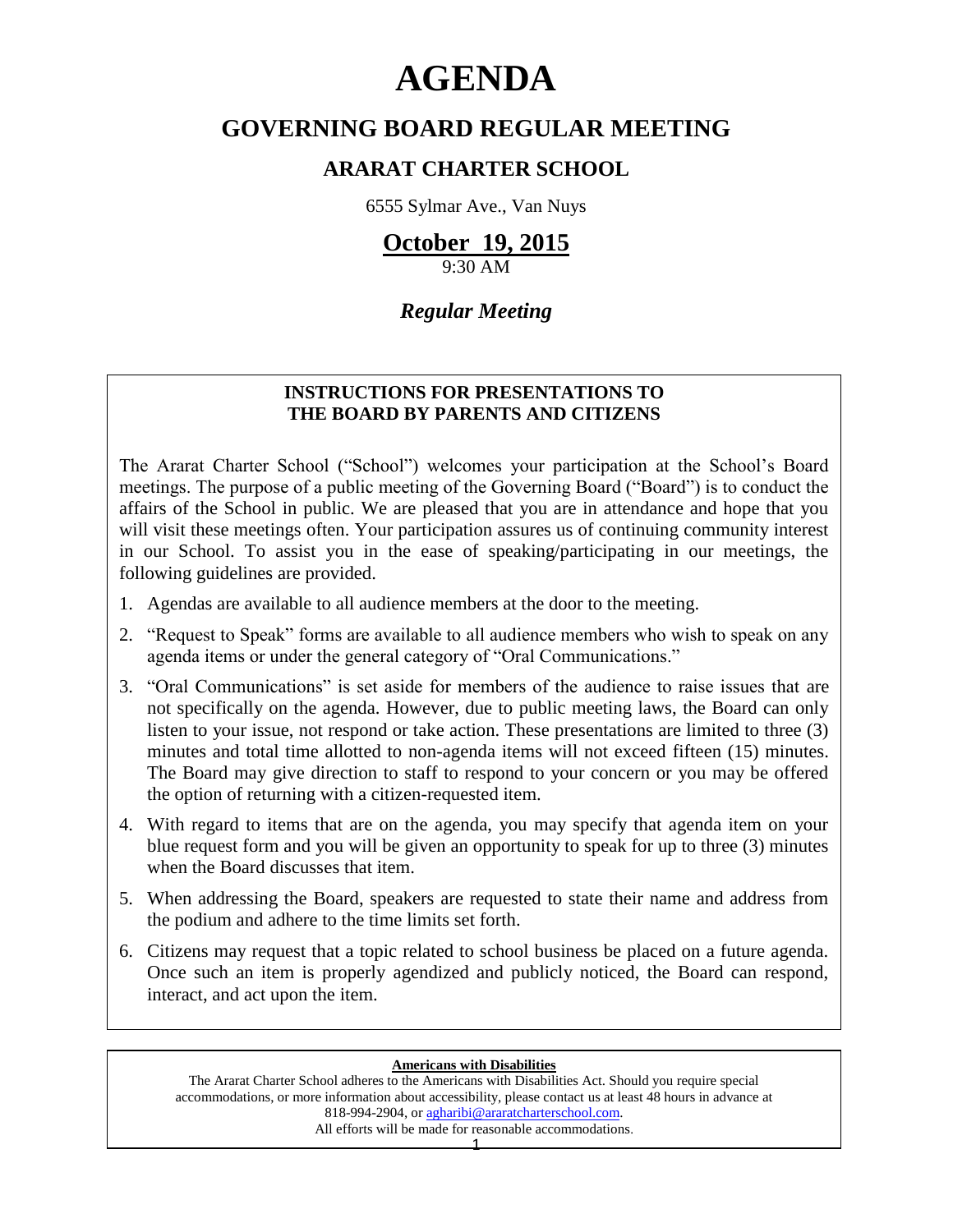#### **I. OPEN SESSION**

#### **A. CALL TO ORDER:**

Meeting was called to order by Board Secretary, Dr. Silva Karayan at \_\_\_\_ am.

#### **B. ROLL CALL**

| муда спан            |         |        |
|----------------------|---------|--------|
|                      | Present | Absent |
| Shakeh Avakian       |         |        |
| Marlena Gonzalez     |         |        |
| Lorena Gonzalez      |         |        |
| John Henderson       |         |        |
| Sylva Karayan        |         |        |
| Berjouhi Koukeyan    |         |        |
| Hermine Mahseredjian |         |        |
| Aret Oz              |         |        |
| Mayra Perez          |         |        |
|                      |         |        |

#### **C. APPROVAL OF MINUTES OF BOARD MEETING OF SEPTEMBER 19, 2015**

Moved by: Seconded by: Vote:

#### **II. COMMUNICATIONS**

#### **A. ORAL COMMUNICATIONS:**

*Non-agenda items: no individual presentation shall be for more than three (3) minutes and the total time for this purpose shall not exceed fifteen (15) minutes. Ordinarily, Board members will not respond to presentations and no action can be taken. However, the Board may give direction to staff following a presentation.*

#### **B. FOR INFORMATION: CHAIRPERSON'S REPORT**. (Attachment)

- **1. Update Regarding the Leasing/Purchasing and Financing a Facility**
- **2. Update on WASC Accreditation**
- **3. Annual Board Re-organization**

#### **C. FOR INFORMATION: PRINCIPAL'S REPORT.** (Attachment)

*This is a presentation of information that has occurred since the previous Board meeting. (Per attached report)*

- **1. Update on Calendar of Events**
- **2. Update on School Activities**
- **3. Update on School Programs - CELDT & BINL testing**
- **4. Update on Audits, Review, & Mandated Reporting**
- **5. Update on Facilities**

#### **D. FOR INFORMATION: FINANCIAL REPORT**

*This is an update from what has transpired since the last board meeting.*

**1. Budget to Date Update.** Budget to date update and report from Edtec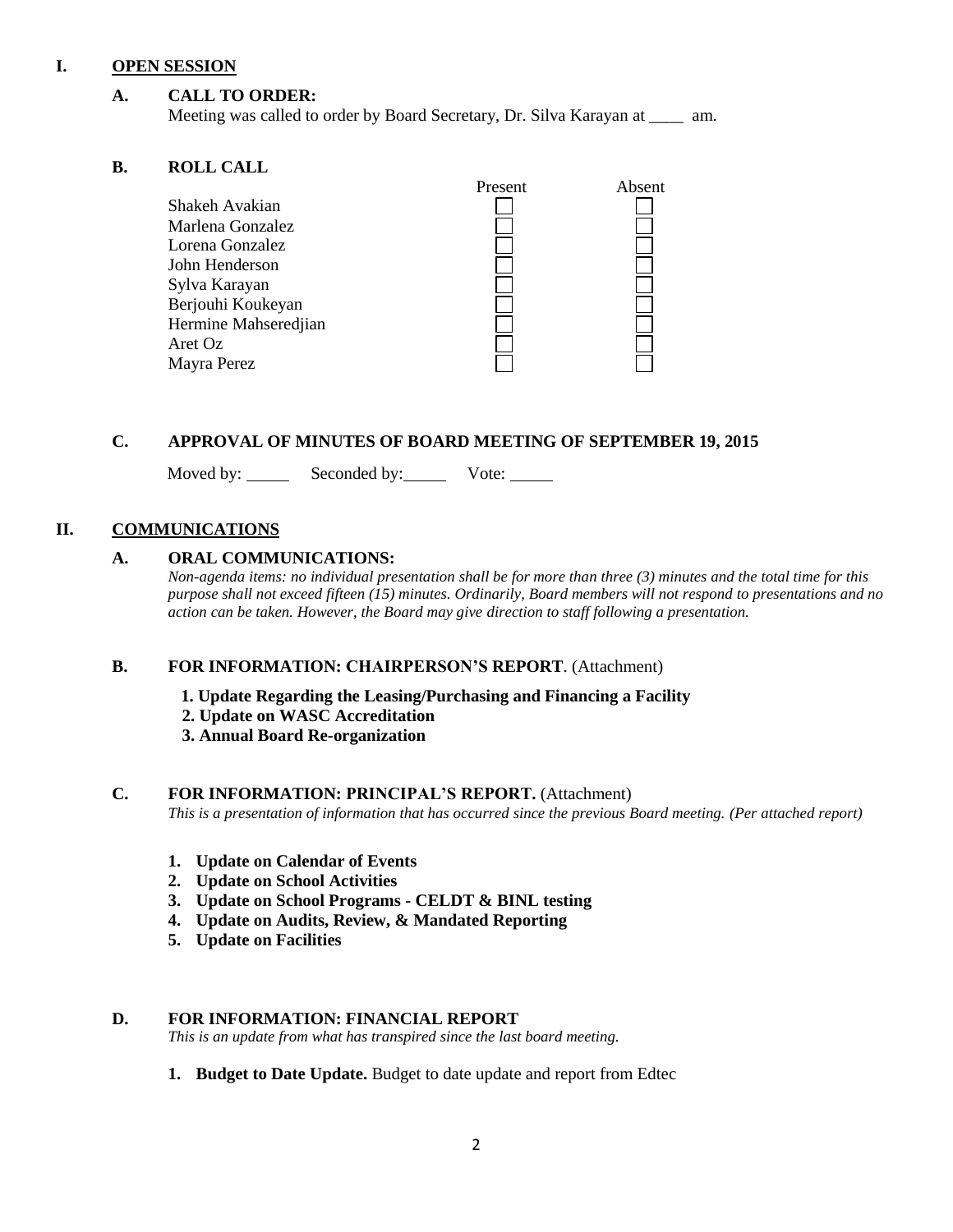#### **III. CONSENT AGENDA ITEMS**

*All matters listed under the consent agenda are considered by the Board to be routine and will be approved/enacted by the Board in one motion in the form listed below. Unless specifically requested by a Board member for further discussion or removed from the agenda, there will be no discussion of these items prior to the Board votes on them. The Principal recommends approval of all consent agenda items.*

#### **Approval of Consent Agenda**

Motion by: Seconded by: Vote:

#### **IV. ACTION ITEMS**

#### **A. Approval is Requested for Prop 39 application for the 2016-2017 school year**

#### **Recommend approval**

 Motion by: Seconded by: Vote:

#### **B. Approval is Requested for Riley's Farm 5th grade field trip for the amount of \$11,500.00**

#### **Recommend approval**

 Motion by: Seconded by: Vote:

#### **V. INFORMATION ITEMS**/**POSSIBLE ACTION:**

- **A. Update on Schools share of Co-Location Computer Lab Intrusion Alarm Installation for \$1300**
- **B. Update on Certificated Teacher Salary Payments of 10 Months vs. 12 Months**
- **C. Update on Paychex Software Cost for Tracking Staff Sick Days and Vacation Days Electronically**
- **D. Update on Breakfast in the Classroom at ACS2 (Erwin Campus)**
- **E. Options for Special Education 2016-2017**
- **F. Special Education contractual services**
- **G. Association Update**

#### **VI. CLOSED SESSION**

*Adjourned to Closed Session at\_\_\_\_\_\_\_\_\_\_\_\_ to consider and/or take action upon any of the following items:*

**Public Employee Employment (G.C. 54957)**

Title:

- **Certificated Personnel Update**
- **Certificated/Management Update**
- **Board Re-organization update**

#### **VII. PUBLIC SESSION – REPORT OUT OF CLOSED SESSION**

The Governing Board will report out any action taken in closed session, if any.